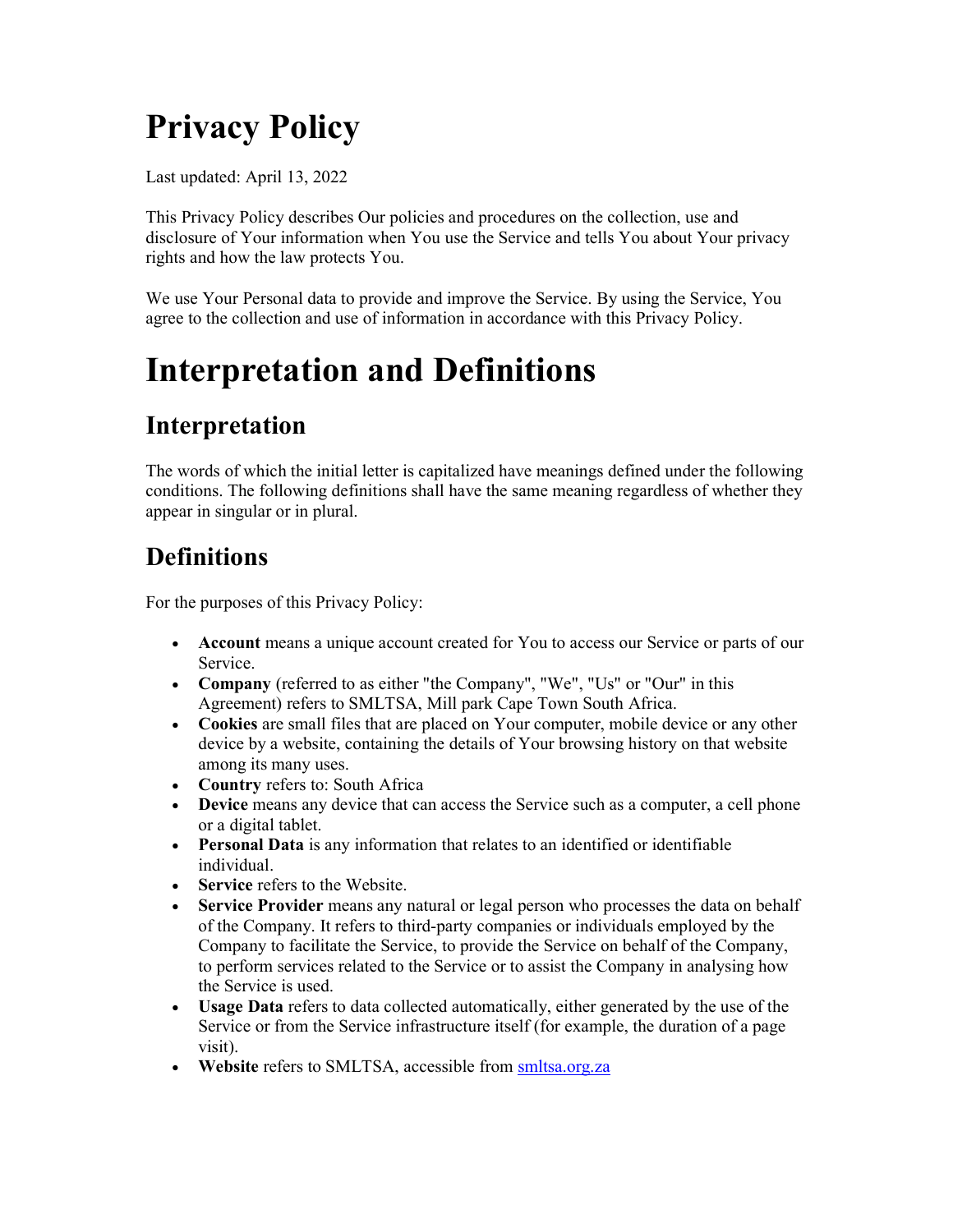You means the individual accessing or using the Service, or the company, or other legal entity on behalf of which such individual is accessing or using the Service, as applicable.

## Collecting and Using Your Personal Data

## Types of Data Collected

#### Personal Data

While using Our Service, We may ask You to provide Us with certain personally identifiable information that can be used to contact or identify You. Personally identifiable information may include, but is not limited to:

- Email address
- First name and last name
- Phone number
- Address, State, Province, Postal code, City
- Usage Data

#### Usage Data

Usage Data is collected automatically when using the Service.

Usage Data may include information such as Your Device's Internet Protocol address (e.g. IP address), browser type, browser version, the pages of our Service that You visit, the time and date of Your visit, the time spent on those pages, unique device identifiers and other diagnostic data.

When You access the Service by or through a mobile device, We may collect certain information automatically, including, but not limited to, the type of mobile device You use, Your mobile device unique ID, the IP address of Your mobile device, Your mobile operating system, the type of mobile Internet browser You use, unique device identifiers and other diagnostic data.

We may also collect information that Your browser sends whenever You visit our Service or when You access the Service by or through a mobile device.

### Tracking Technologies and Cookies

We use Cookies and similar tracking technologies to track the activity on Our Service and store certain information. Tracking technologies used are beacons, tags, and scripts to collect and track information and to improve and analyse Our Service. The technologies We use may include:

 Cookies or Browser Cookies. A cookie is a small file placed on Your Device. You can instruct Your browser to refuse all Cookies or to indicate when a Cookie is being sent. However, if You do not accept Cookies, You may not be able to use some parts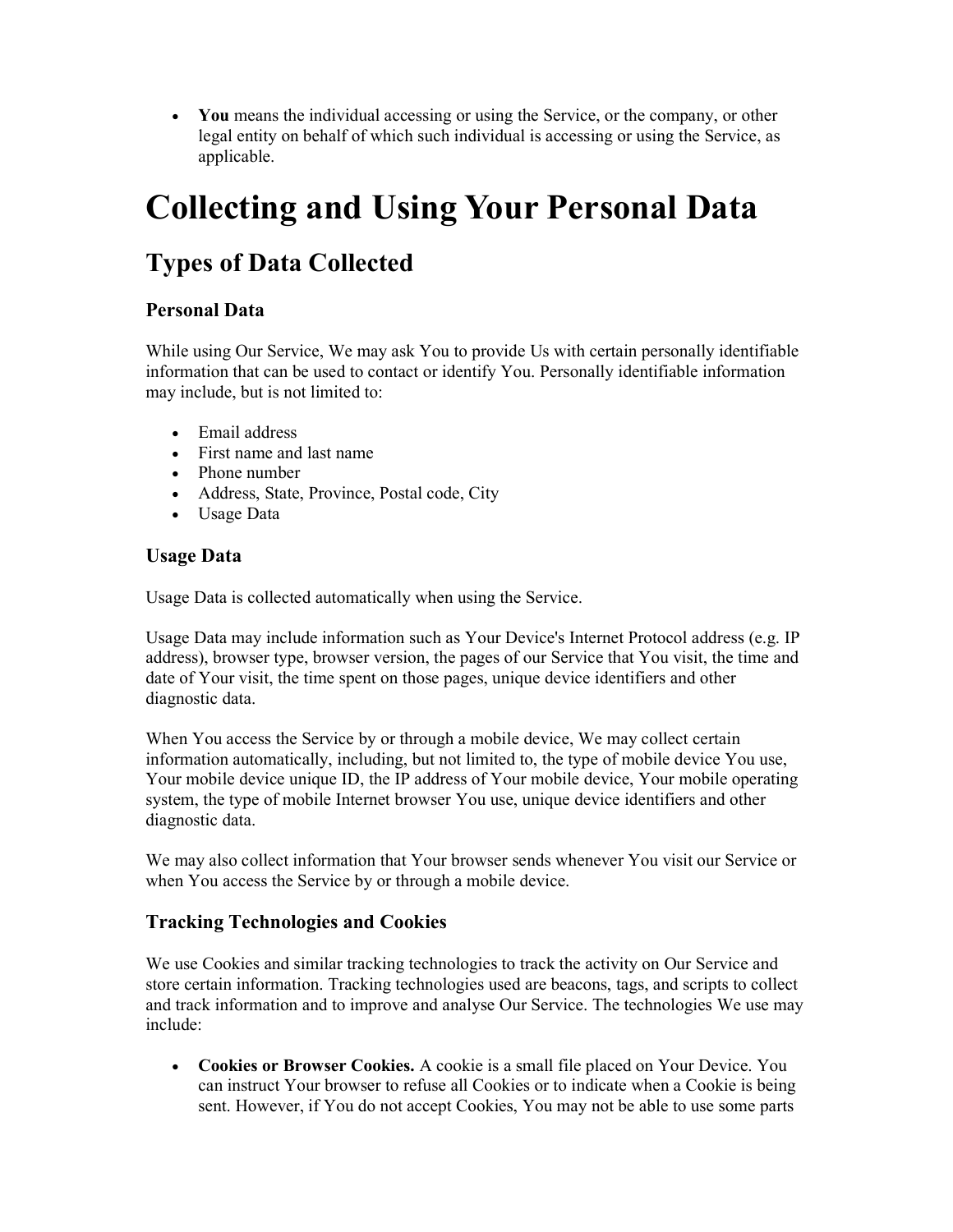of our Service. Unless you have adjusted Your browser setting so that it will refuse Cookies, our Service may use Cookies.

 Flash Cookies. Certain features of our Service may use local stored objects (or Flash Cookies) to collect and store information about Your preferences or Your activity on our Service. Flash Cookies are not managed by the same browser settings as those used for Browser Cookies. For more information on how You can delete Flash Cookies, please read "Where can I change the settings for disabling, or deleting local shared objects?" available at https://helpx.adobe.com/flash-player/kb/disable-localshared-objects-

flash.html#main\_Where\_can\_I\_change\_the\_settings\_for\_disabling\_\_or\_deleting\_loca l\_shared\_objects\_

 Web Beacons. Certain sections of our Service and our emails may contain small electronic files known as web beacons (also referred to as clear gifs, pixel tags, and single-pixel gifs) that permit the Company, for example, to count users who have visited those pages or opened an email and for other related website statistics (for example, recording the popularity of a certain section and verifying system and server integrity).

Cookies can be "Persistent" or "Session" Cookies. Persistent Cookies remain on Your personal computer or mobile device when You go offline, while Session Cookies are deleted as soon as You close Your web browser. Learn more about cookies: Use of Cookies by Free Privacy Policy.

We use both Session and Persistent Cookies for the purposes set out below:

#### • Necessary / Essential Cookies

Type: Session Cookies

Administered by: Us

Purpose: These Cookies are essential to provide You with services available through the Website and to enable You to use some of its features. They help to authenticate users and prevent fraudulent use of user accounts. Without these Cookies, the services that You have asked for cannot be provided, and We only use these Cookies to provide You with those services.

#### Cookies Policy / Notice Acceptance Cookies

Type: Persistent Cookies

Administered by: Us

Purpose: These Cookies identify if users have accepted the use of cookies on the Website.

#### Functionality Cookies

Type: Persistent Cookies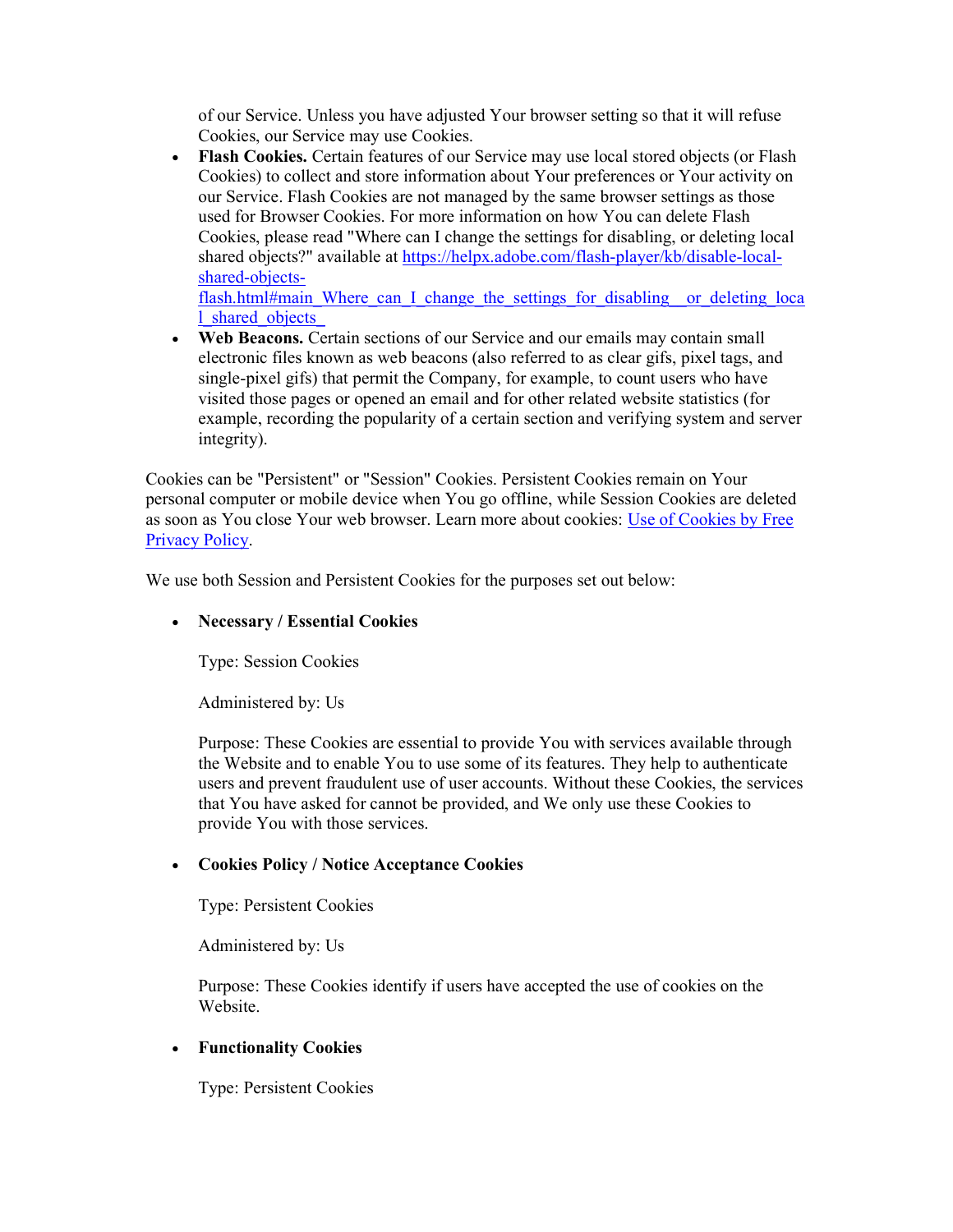Administered by: Us

Purpose: These Cookies allow us to remember choices You make when You use the Website, such as remembering your login details or language preference. The purpose of these Cookies is to provide You with a more personal experience and to avoid You having to re-enter your preferences every time You use the Website.

For more information about the cookies we use and your choices regarding cookies, please visit our Cookies Policy or the Cookies section of our Privacy Policy.

### Use of Your Personal Data

The Company may use Personal Data for the following purposes:

- To provide and maintain our Service, including to monitor the usage of our Service.
- To manage Your Account: to manage Your registration as a user of the Service. The Personal Data You provide can give You access to different functionalities of the Service that are available to You as a registered user.
- For the performance of a contract: the development, compliance and undertaking of the purchase contract for the products, items or services You have purchased or of any other contract with Us through the Service.
- To contact You: To contact You by email, telephone calls, SMS, or other equivalent forms of electronic communication, such as a mobile application's push notifications regarding updates or informative communications related to the functionalities, products or contracted services, including the security updates, when necessary or reasonable for their implementation.
- To provide You with news, special offers and general information about other goods, services and events which we offer that are similar to those that you have already purchased or enquired about unless You have opted not to receive such information.
- To manage Your requests: To attend and manage Your requests to Us.
- For business transfers: We may use Your information to evaluate or conduct a merger, divestiture, restructuring, reorganization, dissolution, or other sale or transfer of some or all of Our assets, whether as a going concern or as part of bankruptcy, liquidation, or similar proceeding, in which Personal Data held by Us about our Service users is among the assets transferred.
- For other purposes: We may use Your information for other purposes, such as data analysis, identifying usage trends, determining the effectiveness of our promotional campaigns and to evaluate and improve our Service, products, services, marketing and your experience.

We may share Your personal information in the following situations:

- With Service Providers: We may share Your personal information with Service Providers to monitor and analyse the use of our Service, to contact You.
- For business transfers: We may share or transfer Your personal information in connection with, or during negotiations of, any merger, sale of Company assets, financing, or acquisition of all or a portion of Our business to another company.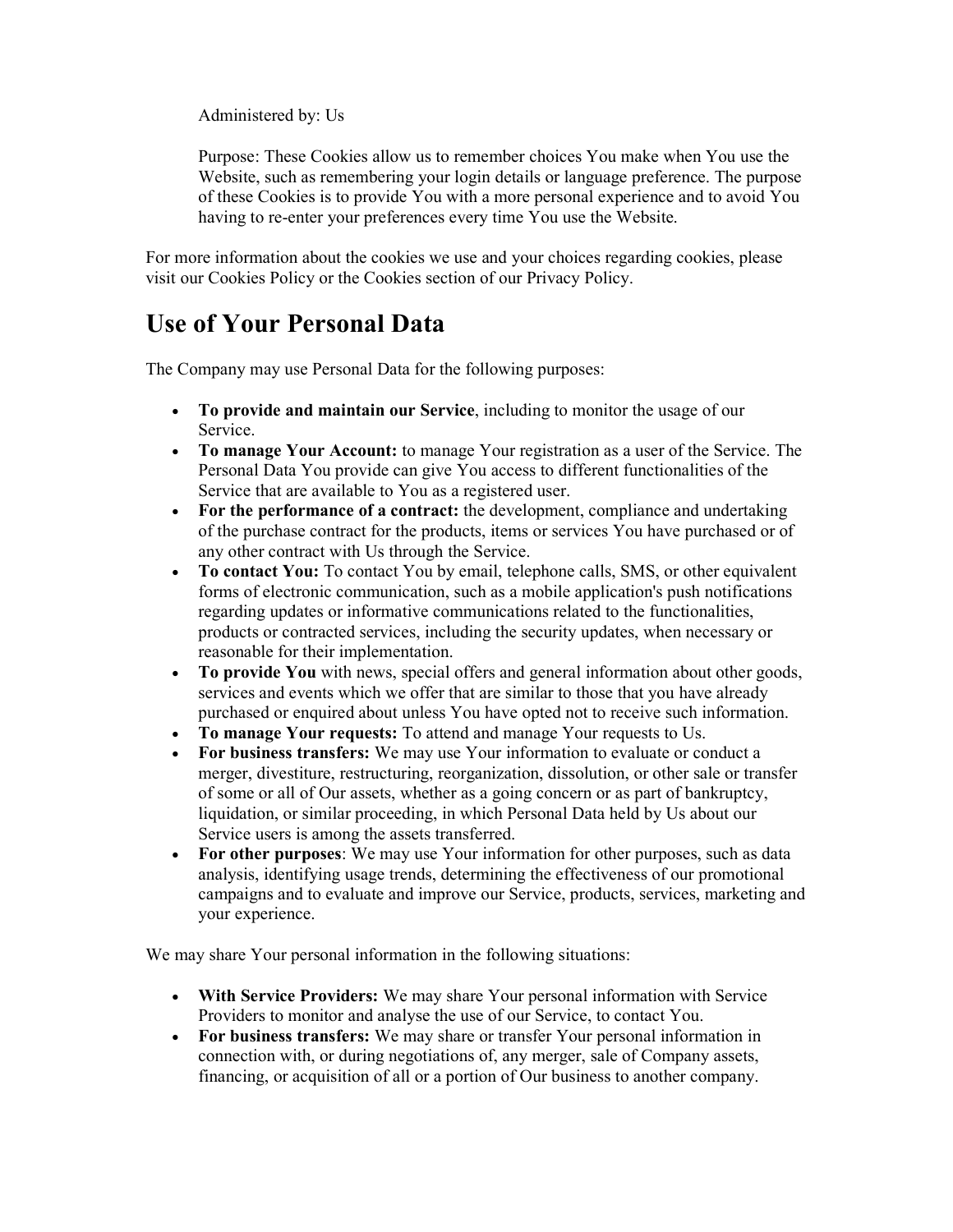- With Affiliates: We may share Your information with Our affiliates, in which case we will require those affiliates to honour this Privacy Policy. Affiliates include Our parent company and any other subsidiaries, joint venture partners or other companies that We control or that are under common control with Us.
- With business partners: We may share Your information with Our business partners to offer You certain products, services or promotions.
- With other users: when You share personal information or otherwise interact in the public areas with other users, such information may be viewed by all users and may be publicly distributed outside.
- With Your consent: We may disclose Your personal information for any other purpose with Your consent.

### Retention of Your Personal Data

The Company will retain Your Personal Data only for as long as is necessary for the purposes set out in this Privacy Policy. We will retain and use Your Personal Data to the extent necessary to comply with our legal obligations (for example, if we are required to retain your data to comply with applicable laws), resolve disputes, and enforce our legal agreements and policies.

The Company will also retain Usage Data for internal analysis purposes. Usage Data is generally retained for a shorter period of time, except when this data is used to strengthen the security or to improve the functionality of Our Service, or We are legally obligated to retain this data for longer time periods.

### Transfer of Your Personal Data

Your information, including Personal Data, is processed at the Company's operating offices and in any other places where the parties involved in the processing are located. It means that this information may be transferred to — and maintained on — computers located outside of Your state, province, country or other governmental jurisdiction where the data protection laws may differ than those from Your jurisdiction.

Your consent to this Privacy Policy followed by Your submission of such information represents Your agreement to that transfer.

The Company will take all steps reasonably necessary to ensure that Your data is treated securely and in accordance with this Privacy Policy and no transfer of Your Personal Data will take place to an organization or a country unless there are adequate controls in place including the security of Your data and other personal information.

## Disclosure of Your Personal Data

#### Business Transactions

If the Company is involved in a merger, acquisition or asset sale, Your Personal Data may be transferred. We will provide notice before Your Personal Data is transferred and becomes subject to a different Privacy Policy.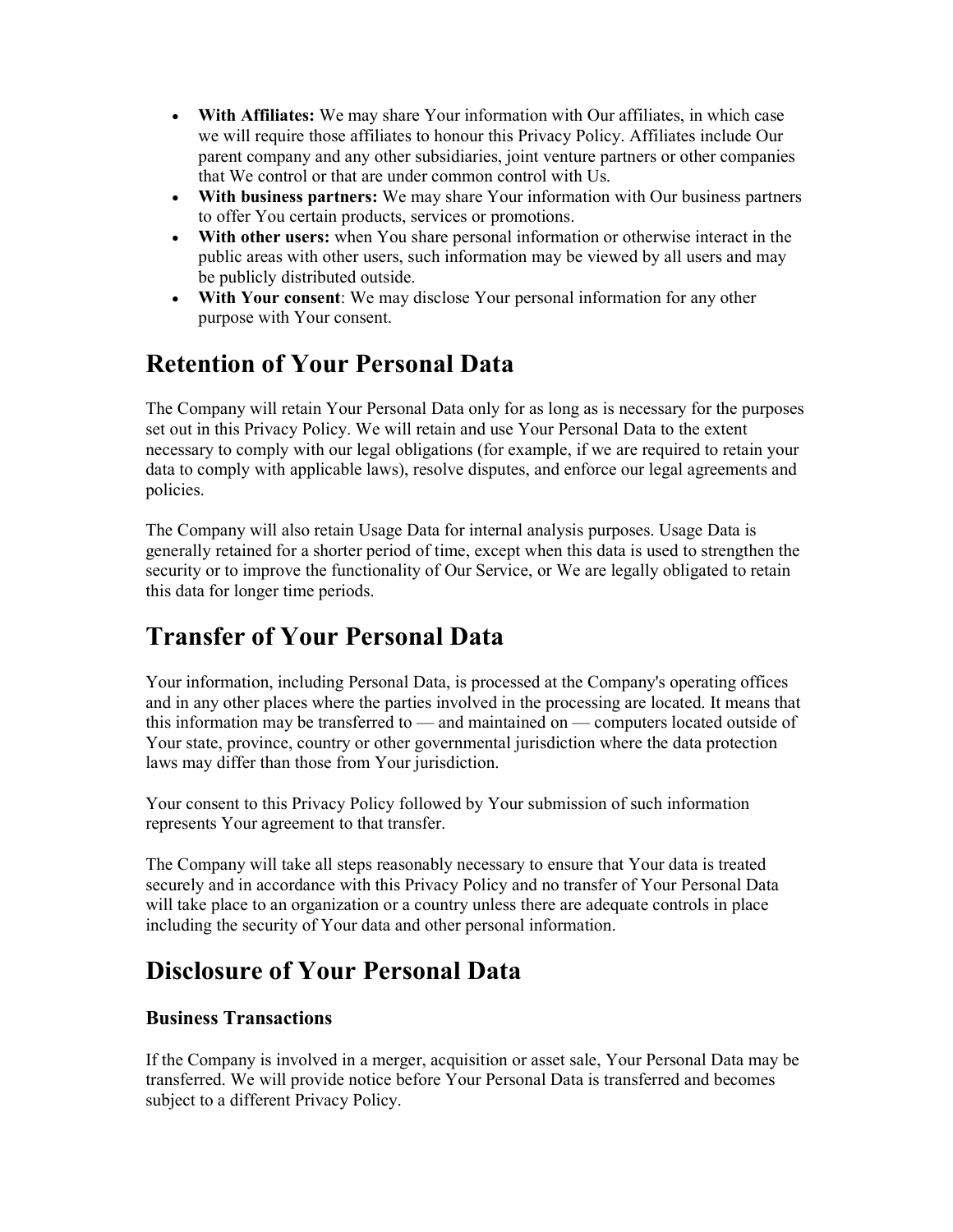#### Law enforcement

Under certain circumstances, the Company may be required to disclose Your Personal Data if required to do so by law or in response to valid requests by public authorities (e.g. a court or a government agency).

#### Other legal requirements

The Company may disclose Your Personal Data in the good faith belief that such action is necessary to:

- Comply with a legal obligation
- Protect and defend the rights or property of the Company
- Prevent or investigate possible wrongdoing in connection with the Service
- Protect the personal safety of Users of the Service or the public
- Protect against legal liability

## Security of Your Personal Data

The security of Your Personal Data is important to Us, but remember that no method of transmission over the Internet, or method of electronic storage is 100% secure. While We strive to use commercially acceptable means to protect Your Personal Data, We cannot guarantee its absolute security.

## Children's Privacy

Our Service does not address anyone under the age of 13. We do not knowingly collect personally identifiable information from anyone under the age of 13. If You are a parent or guardian and You are aware that Your child has provided Us with Personal Data, please contact Us. If We become aware that We have collected Personal Data from anyone under the age of 13 without verification of parental consent, We take steps to remove that information from Our servers.

If We need to rely on consent as a legal basis for processing Your information and Your country requires consent from a parent, We may require Your parent's consent before We collect and use that information.

## Links to Other Websites

Our Service may contain links to other websites that are not operated by Us. If You click on a third party link, You will be directed to that third party's site. We strongly advise You to review the Privacy Policy of every site You visit.

We have no control over and assume no responsibility for the content, privacy policies or practices of any third party sites or services.